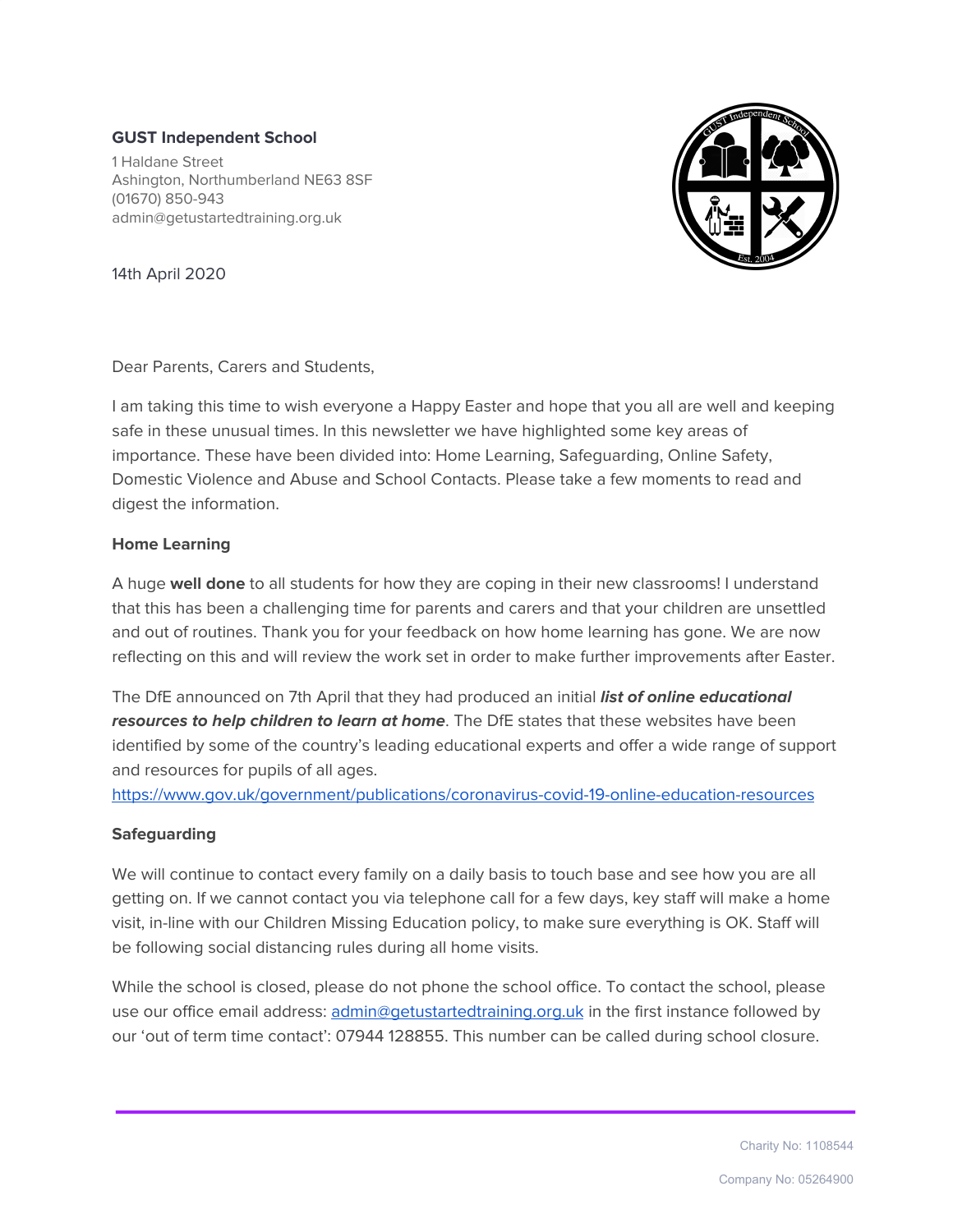If you need to report an **urgent** safeguarding concern - please do so by contacting **OneCall** on 01670 536-400.

## **Online Safety**

With home learning and coronavirus lockdown, students will be spending more time online. We have put information on our website to support parents, carers and students staying safe online in our Online Teaching, Learning and Continuity plan. Below are a number of useful websites.

● **Think you know** [www.thinkuknow.co.uk](http://www.thinkuknow.co.uk/)

Thinkuknow is an education programme from the National Crime Agency's CEOP Command.

● **Get safe online** [https://www.getsafeonline.org](https://www.getsafeonline.org/)

A one stop shop for reliable up to date information about online safety.

● **Childnet** [https://www.childnet.com](https://www.childnet.com/)

Childnet help make the internet a great and safe place for children.

● **Parent Info** [https://parentinfo.org](https://parentinfo.org/)

Help and advice for families in a digital world.

● **BBC Own It App** <https://www.bbc.com/ownit>

The Own it app is part of the BBC's commitment to supporting young people in today's changing digital environment. It will provide a helping hand to your child when they receive their first smartphone, supporting their digital wellbeing, showing them how to make smarter and better informed choices and helping them grow into confident, positive and happy digital citizens.

## **Domestic Abuse Against Parents and Carers**

The Police and Crime Commissioner's Violence Reduction Unit have funded the production of a leaflet to inform families about Adolescent-to-Parent Violence and Abuse and this can be found on the [Northumberland](https://www.northumberland.gov.uk/NorthumberlandCountyCouncil/media/Child-Families/Safeguarding/VRU-Child-to-Parent-Violence-CPV.pdf) County Council Domestic Abuse webpage.

#### **Domestic Violence and Abuse**

Our local Domestic Abuse Coordinator, Lesley Pyle, has continued to keep the NCC page updated with resources as the evidence locally and nationally indicates that rates of domestic violence are increasing.

The most recent guidance includes the following links and resources:

● [Women's](https://www.womensaid.org.uk/covid-19-coronavirus-safety-advice-for-survivors/) Aid practical safety advice for survivors